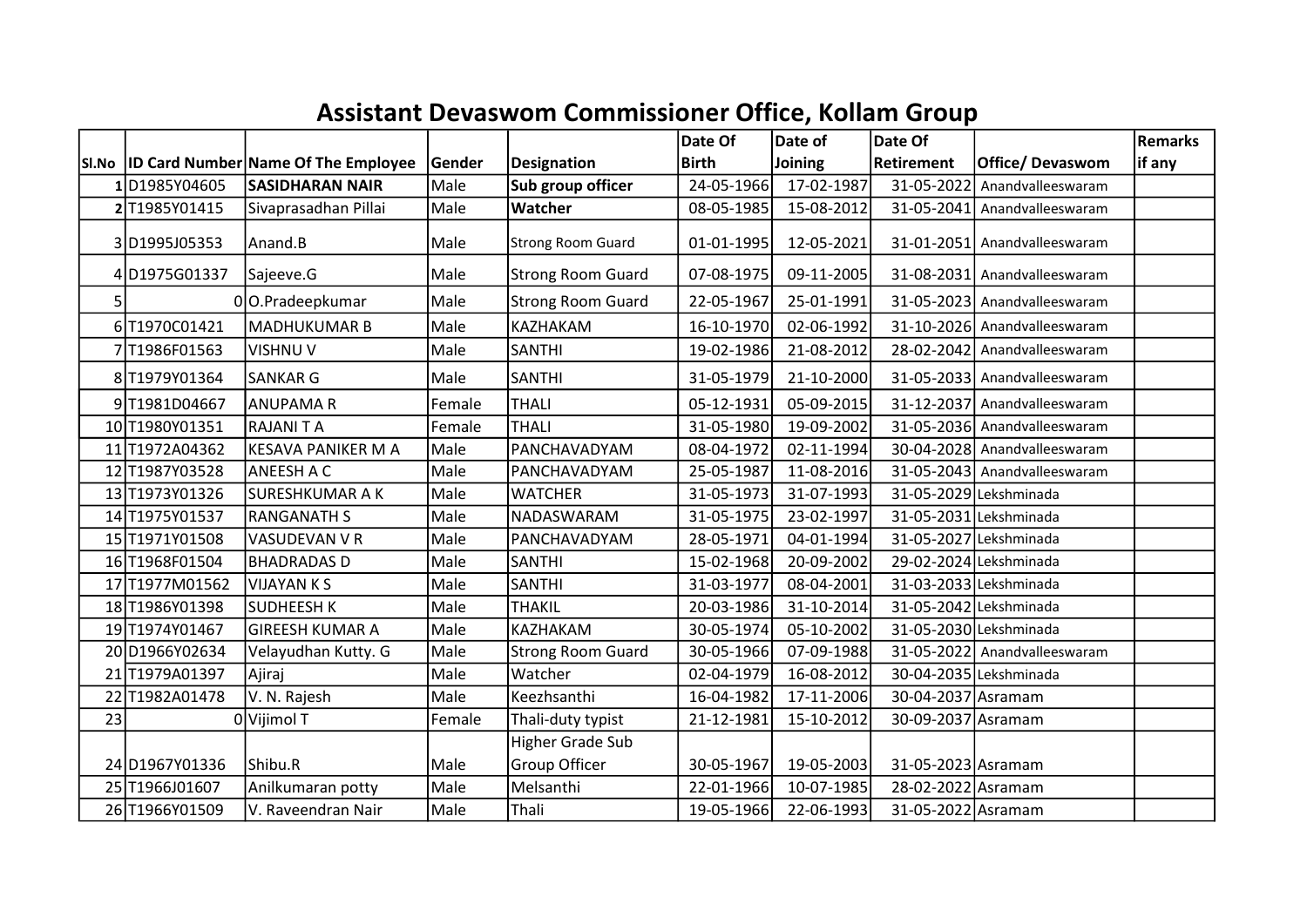|    |                 | Unnikrishnan pillai. P   |        |                    |            |            |                       |                        |  |
|----|-----------------|--------------------------|--------|--------------------|------------|------------|-----------------------|------------------------|--|
|    | 27 T1977F01393  |                          | Male   | Kazhakam           | 18-02-1977 | 13-08-2012 | 28-02-2035 Asramam    |                        |  |
|    | 28 T1974Y01534  | Ramesan                  | Male   | Panchavadyam       | 30-05-1974 | 02-08-1995 | 31-05-2030 Asramam    |                        |  |
|    | 29 T1973Y01402  | S. Santhosh kumar        | Male   | Panchavadyam       | 18-05-1973 | 12-03-2004 | 31-05-2028 Asramam    |                        |  |
|    | 30 T1974Y01408  | Prasad. K                | Male   | Watcher            | 01-05-1974 | 05-09-2003 | 31-05-2030 Asramam    |                        |  |
| 31 |                 | $0$ T. Vijimol           | Female | Thali              | 21-12-1981 | 18-10-2012 | 31-12-2037 Asramam    |                        |  |
|    | 32 T 1968Y01493 | Udayan. R                | Male   | Watcher            | 21-05-1968 | 08-03-2004 | 31-05-2024 Manakade   |                        |  |
|    | 33 T1979Y01334  | P. Prasad                | Male   | Santhi             | 29-05-1979 | 09-03-2004 | 31-05-2035 Manakade   |                        |  |
|    | 34 T1977Y04444  | Renjith kumar S          | Male   | Kazhakam           | 17-05-1977 | 11-05-2018 | 31-05-2033 Chavara    |                        |  |
|    | 35 T1967Y01573  | Prasannakumari           | Female | Thali              | 26-05-1967 | 17-04-1989 | 31-05-2021 Chavara    |                        |  |
|    | $36$ Nil        | Prathapachandran         | Male   | P.T.SANTHI         | 20-05-1981 | 10-02-2019 | 31-05-2037 Chavara    |                        |  |
|    | 37 T1988Y01598  | Manoj Namboodiri M       | Male   | Santhi             | 31-05-1988 | 03-09-2010 |                       | 31-05-2044 Bharnikavu  |  |
|    | 38 T1995M05309  | Nandhulal v              | Male   | Watcher            | 05-03-1995 | 02-08-2018 | 31-03-2051 Chavara    |                        |  |
|    | 39 T1983D01591  | Girish V                 | Male   | Santhi             | 30-12-1983 | 08-09-2005 | 31-12-2039 Chavara    |                        |  |
|    | 40 T1981Y05310  | Sudheesh kumar R         | Male   | Thali              | 26-05-1981 | 07-05-2018 | 31-05-2037 Chavara    |                        |  |
|    | 41 T1986F04830  | Prashath P A             | Male   | Part time santhi   | 20-02-1986 | 26-05-2020 | 28-02-2042 Chavara    |                        |  |
|    | 42 T1996S04577  | Anandhu M Paniker        | Male   | Part time santhi   | 14-09-1996 | 20-05-2018 | 30-09-2052 Chavara    |                        |  |
|    | 43 T1995J04579  | Adith A                  | Male   | Part time shanthy  | 27-01-1995 | 22-05-2018 | 31-01-2051 Chavara    |                        |  |
|    | 44 T1978Y01626  | Sunil kumar G            | Male   | <b>Thakil</b>      | 09-05-1978 | 29-12-2003 |                       | 31-05-2034 Parimanam   |  |
|    | 45 T1983Y03513  | Gopakumar G              | Male   | Watcher            | 10-05-1983 | 22-05-2015 |                       | 31-05-2039 Parimanam   |  |
|    | 46 T1968Y01396  | Kannan L                 | Male   | Shanthi            | 17-05-1968 | 12-06-1985 |                       | 31-05-2024 Parimanam   |  |
|    | 47 T1984Y01400  | Gopan G                  | Male   | Nadaswaram         | 04-05-1984 | 29-12-2011 |                       | 31-05-2040 Parimanam   |  |
|    | 48 T1978Y05066  | Shyam R                  | Male   | Santhi             | 30-05-1978 | 17-03-2004 |                       | 31-05-2034 Parimanam   |  |
|    | 49 T1977M02486  | Sobha v                  | Female | Kazhakam           | 20-03-1977 | 21-03-2006 |                       | 31-03-2033 Parimanam   |  |
|    | 50 T1980A01581  | ShivakumarA              | Male   | Shanthy            | 26-04-1980 | 04-05-2014 |                       | 30-04-2036 Pattathanam |  |
| 51 |                 | 0Vishnu                  | Male   | Watcher            | 15-05-1990 | 01-08-2019 |                       | 31-05-2046 Pattathanam |  |
|    | 52 T1970A01610  | Vinod kumarA             | Male   | Santhi             | 28-04-1970 | 06-09-2002 | 30-04-2026 Vattathara |                        |  |
|    | 53 T1988Y01624  | Lalu prasad s            | Male   | Thali              | 25-05-1988 | 09-10-2012 | 31-05-2044 Vattathara |                        |  |
|    | 54 T1974Y01565  | Pramod. P                | Male   | Kazakam            | 05-05-1974 | 18-10-2002 | 31-05-2030 Velliman   |                        |  |
|    | 55 T1977J01448  | Mohan Lal. M             | Male   | Panchavadayam      | 01-01-1977 | 22-08-2003 | 31-01-2033 Velliman   |                        |  |
|    |                 |                          |        | 1st Grade subgroup |            |            |                       |                        |  |
|    | 56 D1970Y2289   | <b>DILEEPKUMAR. B</b>    | Male   | officer            | 30-05-1970 | 20-05-2003 |                       | 31-05-2026 Kanjirakodu |  |
|    | 57 T1969Y01461  | <b>SASIDHARAN NAIR T</b> | Male   | PANCHAVADAYAM      | 28-05-1969 | 01-12-1993 | 31-05-2025 Chittumala |                        |  |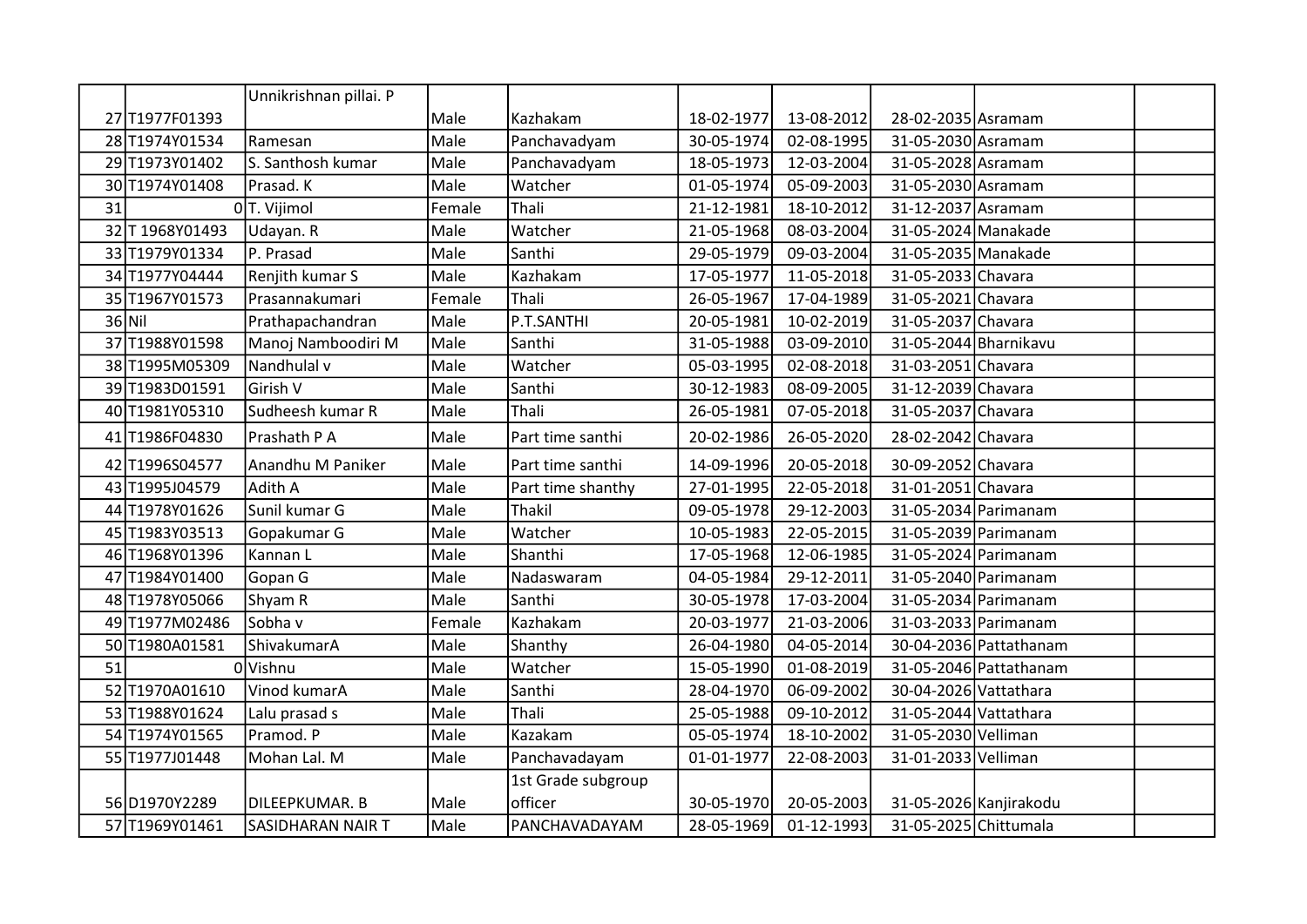|    | 58 T1966A01450  | Sreelatha R                      | Female | Thali            | 15-04-1966 | 19-04-2002 | 30-04-2022 Chittumala |                             |  |
|----|-----------------|----------------------------------|--------|------------------|------------|------------|-----------------------|-----------------------------|--|
|    | 59 T1981Y01458  | <b>SHAJI S</b>                   | Male   | Panchavadayam    | 25-05-1981 | 13-03-2004 | 31-05-2037 Chittumala |                             |  |
|    | 60 T1979Y01474  | PRAKASH.P R                      | Male   | Thakil           | 13-05-2979 | 22-02-2000 | 31-05-2035 Chittumala |                             |  |
|    | 61 T1983Y01463  | Preeja prasannan. V              | Female | Nagaswaram       | 28-05-1983 | 06-03-2004 | 31-05-2039 Chittumala |                             |  |
|    |                 | Unnikrishnan                     |        |                  |            |            |                       |                             |  |
|    | 62 T1968A01452  | Namboothiri. S                   | Male   | Santhi           | 15-04-1968 | 16-06-1990 | 30-04-2024 Chittumala |                             |  |
|    | 63 T1971Y01977  | Anil kumar. J                    | Male   | Kazakom          | 30-05-1971 | 01-03-1993 | 31-05-2027 Chittumala |                             |  |
|    | 64 T1978M01454  | SAJESH. S                        | Male   | Santhi           | 20-03-1978 | 24-11-2011 | 31-03-2034 Chittumala |                             |  |
| 65 |                 | OSaneesh. S                      | Male   | Wacher           | 30-05-1985 | 23-07-2021 | 31-05-2041 Chittumala |                             |  |
|    | 66 T1974 Y01506 | Sreekumar. B                     | Male   | Thakil           | 31-05-1974 | 07-12-2010 |                       | 31-05-2030 Kanjiracodu      |  |
|    | 67 T1985F00791  | Sinish. S                        | Male   | Nagaswaram       | 22-02-1985 | 29-10-2014 |                       | 28-02-2041 Kanjiracodu      |  |
|    | 68 T1966Y01498  | Jayalekshmi. TJ                  | Female | Kazhakam         | 30-05-1966 | 18-07-1998 |                       | 31-05-2022 Kanjiracodu      |  |
|    | 69 T1971Y01513  | Sudheesh. S                      | Male   | Santhi           | 21-05-1971 | 10-03-2004 |                       | 31-05-2027 Kanjiracodu      |  |
|    | 70 T1978A01441  | Anil kumar. S                    | Male   | Panchavadayam    | 30-04-1978 | 19-07-2003 | 30-04-2034 Koduvila   |                             |  |
|    | 71 T1983A01597  | Anil Kumar. T K                  | Male   | Santhi           | 10-04-1983 | 05-09-2010 | 30-04-2039 Koduvila   |                             |  |
|    | 72 T1986A05135  | Shalmon. V                       | Male   | Part time Santhi | 27-04-1986 | 14-12-2017 |                       | 30-04-2042 Mundappally      |  |
|    | 73 T1966Y01435  | Subrahmanyan potty.              | Male   | Santhi           | 15-05-1966 | 01-07-1989 | 31-05-2022 Porkulam   |                             |  |
|    | 74 T1979A01433  | Manol. R S                       | Male   | Santhi           | 22-04-1979 | 10-03-2004 | 30-04-2035 Velliman   |                             |  |
|    | 75 T1972Y05241  | Suku. C                          | Male   | Kazhakom         | 20-05-1972 | 17-09-2003 | 31-05-2028 Veeranoor  |                             |  |
|    | 76 T1981Y01476  | Amith Kumar. TS                  | Male   | Santhi           | 31-05-1981 | 13-11-2006 | 31-05-2037 Veeranoor  |                             |  |
|    | $77$ Nil        | Prasobh                          | Male   | Thakil           | 23-04-1983 | 16-03-2004 | 30-04-2030            |                             |  |
|    | 78 T1990A01672  | Hari Krishnan                    | Male   | Santhi           | 28-04-1990 | 09-12-2011 | 30-04-2046 Koyickal   |                             |  |
|    |                 |                                  |        |                  |            |            |                       |                             |  |
|    | 79 T1975Y01413  | Chandra Sekharan Pillai.J   Male |        | Watcher          | 24-05-1975 | 09-06-2003 |                       | 31-05-2031 Sreenarayanpuram |  |
|    | 80 T1982A01830  | Sajith. C                        | Male   | Kazhakom         | 20-04-1982 | 24-08-2015 |                       | 30-04-2038 Sreenarayanpuram |  |
|    | 81 T1989Y01323  | Aneesh                           | Male   | Santhi           | 19-05-1989 | 25-04-2014 |                       | 31-05-2045 Ampalloorkave    |  |
|    | 82 T1985Y01531  | Bhagya. S                        | Female | Kazhakam         | 28-05-1985 | 30-01-2006 |                       | 31-05-2041 Ampalloorkave    |  |
|    | 83 T1987Y01495  | Rajesh. R                        | Male   | Watcher          | 30-05-1987 | 15-08-2012 | 31-05-2043 Koyickal   |                             |  |
|    | 84 T1976Y01385  | Vinodh                           | Male   | Panchavadyam     | 06-05-1976 | 11-03-2004 | 31-05-2032 Koyickal   |                             |  |
|    | 85 T1975Y02517  | J. Venugopal                     | Male   | Thali            | 25-05-1975 | 26-05-2015 | 31-05-2031 Koyickal   |                             |  |
|    | 86 T1982Y01507  | Pradeep. S                       | Male   | Nathaswaram      | 26-05-1982 | 07-03-2004 | 31-05-2038 Koyickal   |                             |  |
|    | 87 T1986300907  | <b>Saraswathy Warrier</b>        | Female | Kazhakam         | 29-09-1986 | 14-08-2012 | 30-09-2042 Koyickal   |                             |  |
|    | 88 T1986Y03461  | Sabu                             | Male   | Santhi           | 29-05-1986 | 05-10-2017 |                       | 31-05-2042 Puthiyakave      |  |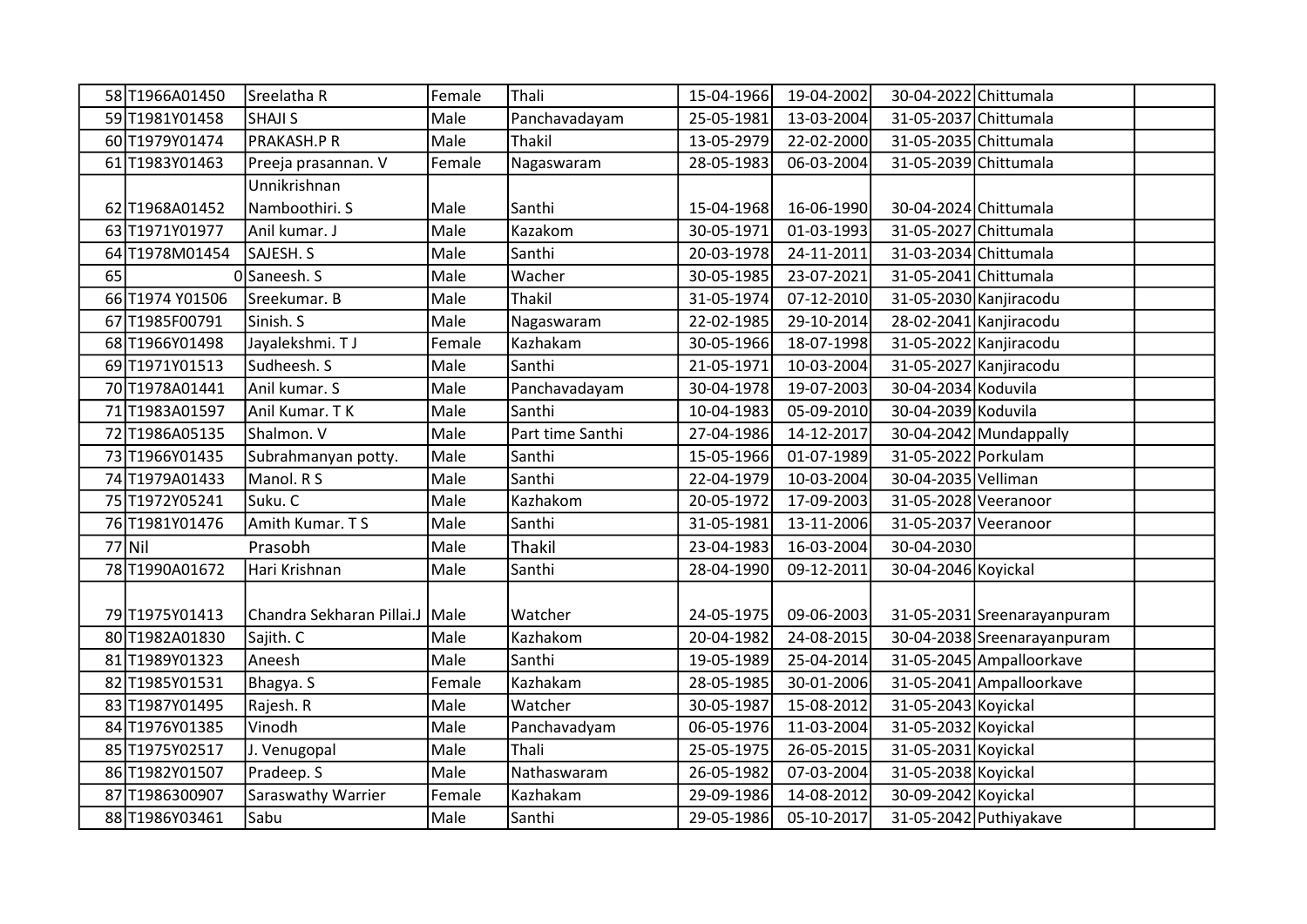| 89 T1968Y01490   | T.N. Pradeep            | Male   | Watcher                | 27-05-1968 | 11-04-1994 |                        | 31-05-2024 Puthiyakave      |  |
|------------------|-------------------------|--------|------------------------|------------|------------|------------------------|-----------------------------|--|
|                  | T. Sheela               |        |                        |            |            |                        |                             |  |
| 90 T1968Y01510   |                         | Female | Kazhakam               | 10-05-1968 | 23-07-1998 |                        | 31-05-2024 Puthiyakave      |  |
| 91 T1981Y01366   | Arun                    | Male   | Santhi                 | 25-05-1981 | 07-03-2004 |                        | 31-05-2037 Sreenarayanpuram |  |
| 92 T1988Y02213   | Kalesh kumar            | Male   | Watcher                | 31-05-1988 | 31-08-2015 |                        | 31-05-2044 Sreenarayanpuram |  |
| 93 T1979Y05007   | Suja Kumari             | Female | Thali                  | 10-05-1979 | 24-08-2015 |                        | 31-05-2035 Sreenarayanpuram |  |
|                  |                         |        | Higher grade sub group |            |            |                        |                             |  |
| 94 D1969 Y03187  | Sajeev . P              | Male   | officer                | 30-05-1969 | 09-06-1997 | 31-05-2025 Kilikolloor |                             |  |
| 95 T1989A01561   | Rajesh kumar shenai     | Male   | Santhi                 | 08-04-1989 | 15-11-2012 | 30-04-2045 Kolloorvila |                             |  |
| 96 T1985A01521   | S.Suganan               | Male   | <b>Thakil</b>          | 29-04-1985 | 09-07-2005 |                        | $30-04-2041$ Umayanalloor   |  |
| 97 T1980Y01231   | Sajeev. K               | Male   | Watcher                | 31-05-1980 | 21-07-2021 | 31-05-2036 Kolloorvila |                             |  |
| 98 T 1987Y03058  | Prasanth . P. R         | Male   | Panchavadyam           | 21-05-1987 | 13-08-2016 | 31-05-2043 Kolloorvila |                             |  |
| 99 T1976 J03603  | Preetha kumari. V       | Female | Thali                  | 05-01-1976 | 25-08-2015 | 31-01-2032 Kolloorvila |                             |  |
| 100 T 1976Y01505 | Gireesh                 | Male   | Kazhakam               | 19-05-1976 | 18-09-2004 | 31-05-2032 Kolloorvila |                             |  |
|                  |                         |        |                        |            |            |                        |                             |  |
| 101 T1982G01601  | Sreeju. K. Namboothiri  | Male   | Santhi                 | 24-08-1982 | 16-11-2005 |                        | 31-08-2038 Perumalkunne     |  |
| 102 T1971Y01520  | Anil kumar. R           | Male   | Watcher                | 29-05-1971 | 16-07-1999 |                        | 31-05-2027 Perumalkunne     |  |
| 103 T1967A05240  | Remadevi. S             | Female | Kazhakam               | 20-04-1967 | 19-01-2006 |                        | 30-04-2023 Perumalkunne     |  |
| 104 T1984AO1279  | S vijeesh               | Male   | Nadhaswaram            | 01-04-1984 | 31-12-2011 |                        | 30-04-2040 Umayanalloor     |  |
|                  |                         |        |                        |            |            |                        |                             |  |
| 105 T1975Y01519  | Harikuttan. Namboothiri | Male   | Santhi                 | 01-05-1975 | 28-03-2002 |                        | 03-05-2031 Umayanalloor     |  |
| 106 T1980Y03493  | Santhosh                | Male   | Santhi                 | 30-05-1980 | 07-10-2017 |                        | 31-05-2036 Umayanalloor     |  |
| 107 T1984N01496  | Anu. R. V               | Male   | Watcher                | 17-11-1984 | 20-08-2012 |                        | 30-11-2040 Umayanalloor     |  |
| 108 T1984A01279  | S. Vijeesh              | Male   | Nadaswaram             | 01-04-1984 | 31-12-2011 |                        | 30-04-2040 Umayanalloor     |  |
| 109 T1969Y01533  | Dinesh. S               | Male   | Panchavadyam           | 20-05-1969 | 10-07-2003 |                        | 31-05-2025 Umayanalloor     |  |
| 110 T1985J01500  | Sanoj . P. R            | Male   | Panchavadyam           | 08-01-1985 | 25-08-2013 |                        | $31-01-2041$ Umayanalloor   |  |
| 111 T1969Y01403  | S. Krishna kumar        | Male   | Kazhakam               | 30-05-1969 | 15-07-1999 |                        | 31-05-2025 Umayanalloor     |  |
| 112 T1970Y01499  | Susheela. S             | Female | Thali                  | 10-05-1970 | 13-05-1988 |                        | 31-05-2026 Umayanalloor     |  |
| 113 T1968A01529  | Devadasan potty         | Male   | Santhi                 | 04-04-1968 | 26-03-2002 | 30-04-2024 Kolloorvila |                             |  |
| 114 T1988D01620  | Rajesh R                | Male   | Watcher                | 12-12-1988 | 08-08-2012 |                        | 31-12-2044 Kottankulangara  |  |
| 115 T1979Y01374  | Renjith R               | Male   | Santhi                 | 31-03-1979 | 23-08-2012 |                        | 31-05-2035 Kottankulangara  |  |
| 116 T1971Y01618  | Krishna Kumar B         | Male   | Kazhakam               | 21-05-1971 | 19-09-2005 |                        | 31-05-2027 Kottankulangara  |  |
| 117 T1966A01545  | Raji J                  | Female | Kazhakam               | 24-04-1966 | 10-12-2002 |                        | 30-04-2022 Kottankulangara  |  |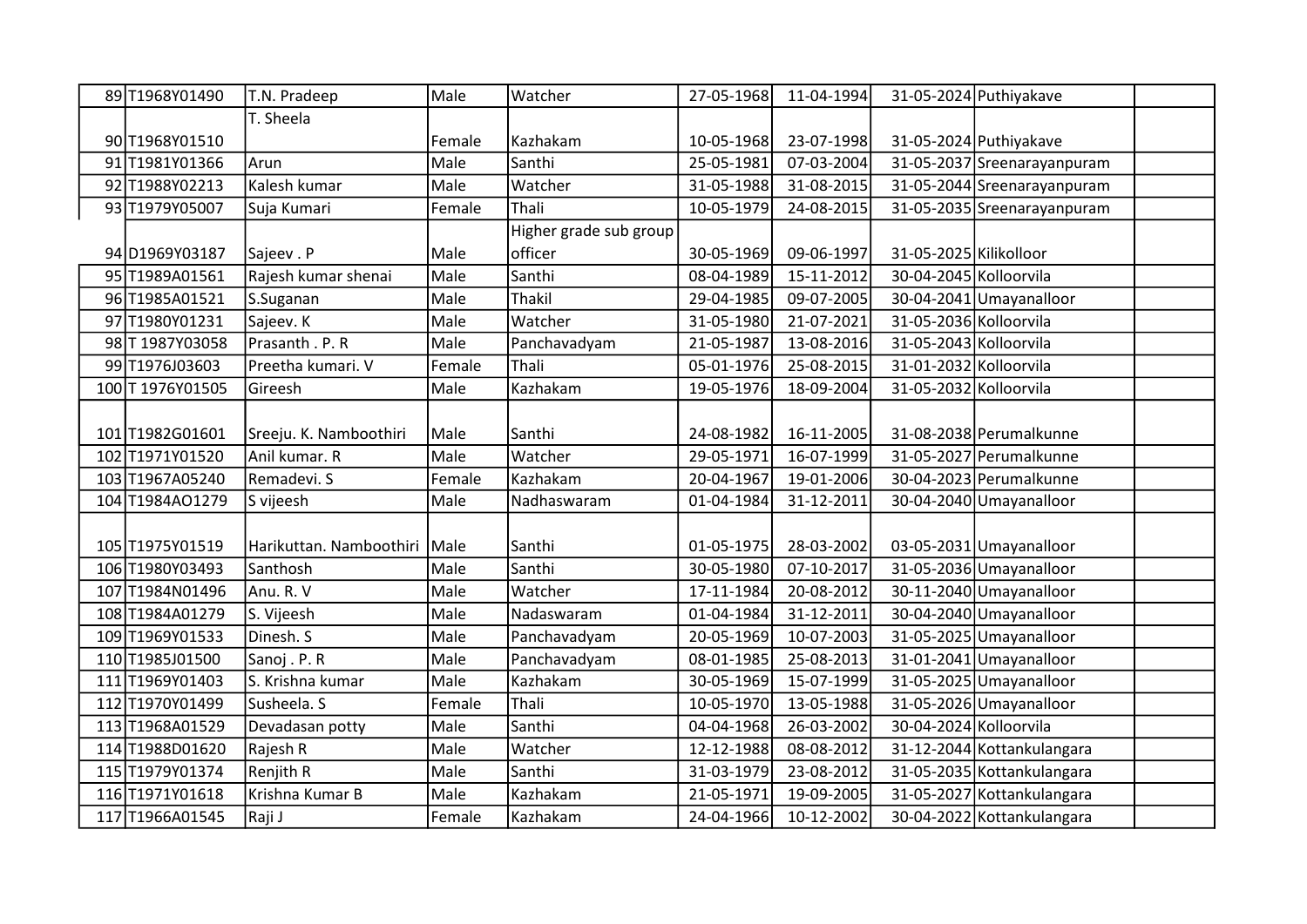|           | 118T1981Y05149  | Manikuttan potty      | Male   | Santhi            | 31-05-1981 | 01-09-2010 |                    | 31-05-2037 Kottankulangara |  |
|-----------|-----------------|-----------------------|--------|-------------------|------------|------------|--------------------|----------------------------|--|
|           | 119 T1971Y01630 | Anilkumar M           | Male   | Kazhakam          | 20-05-1971 | 12-02-1993 |                    | 31-05-2027 Kottankulangara |  |
|           | 120T1982Y01599  | Rajesh N              | Male   | Santhi            | 20-05-1982 | 25-06-2005 |                    | 31-05-2038 Kottankulangara |  |
|           | 121 T1981Y01589 | Rajesh R              | Male   | Watcher           | 30-05-1981 | 11-08-2012 |                    | 31-05-2037 Kottankulangara |  |
|           | 122 T1966L01348 | Meena M G             | Female | Thali             | 15-07-1966 | 30-03-1999 |                    | 31-07-2022 Kottankulangara |  |
|           | 123 T1978U01571 | Silja S               | Female | Nadaswaram        | 28-06-1978 | 24-06-2004 |                    | 30-06-2034 Kottankulangara |  |
|           | 124 T1986J01627 | Aneesh S              | Male   | Watcher           | 10-01-1986 | 02-03-2005 |                    | 31-01-2042 Kottankulangara |  |
|           | 125 T1986Y05300 | Mukesh G              | Male   | Part time santhi  | 20-05-1986 | 14-01-2021 |                    | 31-05-2042 Kottankulangara |  |
|           | 126 T1974Y01381 | <b>Babu P</b>         | Male   | Thakil            | 25-05-1974 | 09-02-1997 |                    | 31-05-2030 Kottankulangara |  |
|           | 127 T1971Y05178 | Anilkumar S           | Male   | Thali             | 20-05-1971 | 11-05-2018 |                    | 31-05-2027 Kottankulangara |  |
|           | 128 T1978J01583 | Rejukumar R           | Male   | Kazhakam          | 04-01-1978 | 21-09-2003 |                    | 31-01-2034 Kottankulangara |  |
|           | 129 T1972M01587 | Ajikumar k            | Male   | Santhi            | 06-03-1972 | 06-07-1997 |                    | 31-03-2028 Kottankulangara |  |
|           | 130 T1980M01600 | Ratheeshkumar R       | Male   | Santhi            | 02-03-1980 | 15-03-2002 |                    | 31-03-2036 Kottankulangara |  |
|           | 131 T1985Y01469 | Rajesh Pillai R       | Male   | Watcher           | 20-05-1985 | 13-08-2012 |                    | 31-05-2041 Kottankulangara |  |
|           | 132 T1977L01503 | Balamurali G          | Male   | Kazhakam          | 02-07-1977 | 07-10-2002 |                    | 31-07-2033 Kottankulangara |  |
|           | 133 T1992A01612 | Rahul B T             | Male   | Santhi            | 30-04-1992 | 19-11-2011 |                    | 30-04-2048 Kottankulangara |  |
|           | 134 T1967Y01579 | Ammini R              | Female | Kazhakam          | 01-05-1967 | 19-07-2010 |                    | 31-05-2023 Kottankulangara |  |
|           | 135 T1976J01586 | Sree girish R         | Male   | Santhi            | 01-01-1976 | 06-09-2002 |                    | 31-12-2031 Kottankulangara |  |
|           | 136 T1986A04058 | Amalkumar M T         | Male   | Santhi            | 20-04-1986 | 06-10-2017 |                    | 30-04-2042 Kottankulangara |  |
|           | 137 T1977A01331 | Harikumar U           | Male   | Full time santhi  | 24-04-1977 | 01-11-2014 |                    | 30-04-2033 Kottankulangara |  |
|           |                 |                       |        | Higher Grade Sub  |            |            |                    |                            |  |
|           | 138D1990D00077  | Abhilash.S            | Male   | Group Officer     | 31-12-1990 | 10-04-2012 |                    | 31-12-2046 Kottankulangara |  |
|           |                 | MURALEEDHARAN         |        |                   |            |            |                    |                            |  |
|           | 139 T1966M01566 | POTTY K               | Male   | <b>SANTHI</b>     | 31-03-1966 | 16-02-1992 | 31-03-2022 MANALIL |                            |  |
|           | 140 T1977Y01471 | Manju Pillai          | Male   | Panchavadyam      | 30-05-1977 | 08-07-2003 | 31-05-2033 MANALIL |                            |  |
| $141$ Nil |                 | Deepak.R              | Male   | P.T.SANTHI        | 23-05-1986 | 13-10-2023 | 31-05-2042 MANALIL |                            |  |
|           | 142 D1991Y05207 | Lekhmi vrinda.R.S     | Female | Sub group officer | 20-05-1991 | 15-02-2021 | 31-05-2047 MANALIL |                            |  |
|           | 143 T1988Y01628 | JAYAKRISHNAN J        | Male   | <b>SANTHI</b>     | 11-05-1988 | 19-11-2011 | 31-05-2044 MANALIL |                            |  |
|           | 144 T1979Y01380 | <b>PRADEEPKUMAR V</b> | Male   | <b>THAKIL</b>     | 24-05-1980 | 07-03-2004 | 31-05-2036 MANALIL |                            |  |
|           |                 |                       |        |                   |            |            |                    | MANALIL                    |  |
|           | 145 T1980Y01324 | LEKSHMI J             | Female | NADASWARAM        | 23-05-1979 | 06-07-2003 | 31-05-2035         |                            |  |
|           | 146 T1975Y00752 | JAYASREE P            | Female | KAZHAKAM          | 09-05-1975 | 19-01-2011 | 31-05-2031 MANALIL |                            |  |
|           | 147 T1995F05299 | <b>RAHUL R</b>        | Male   | PT SANTHI         | 13-02-1995 | 10-06-2019 | 28-02-2051 MANALIL |                            |  |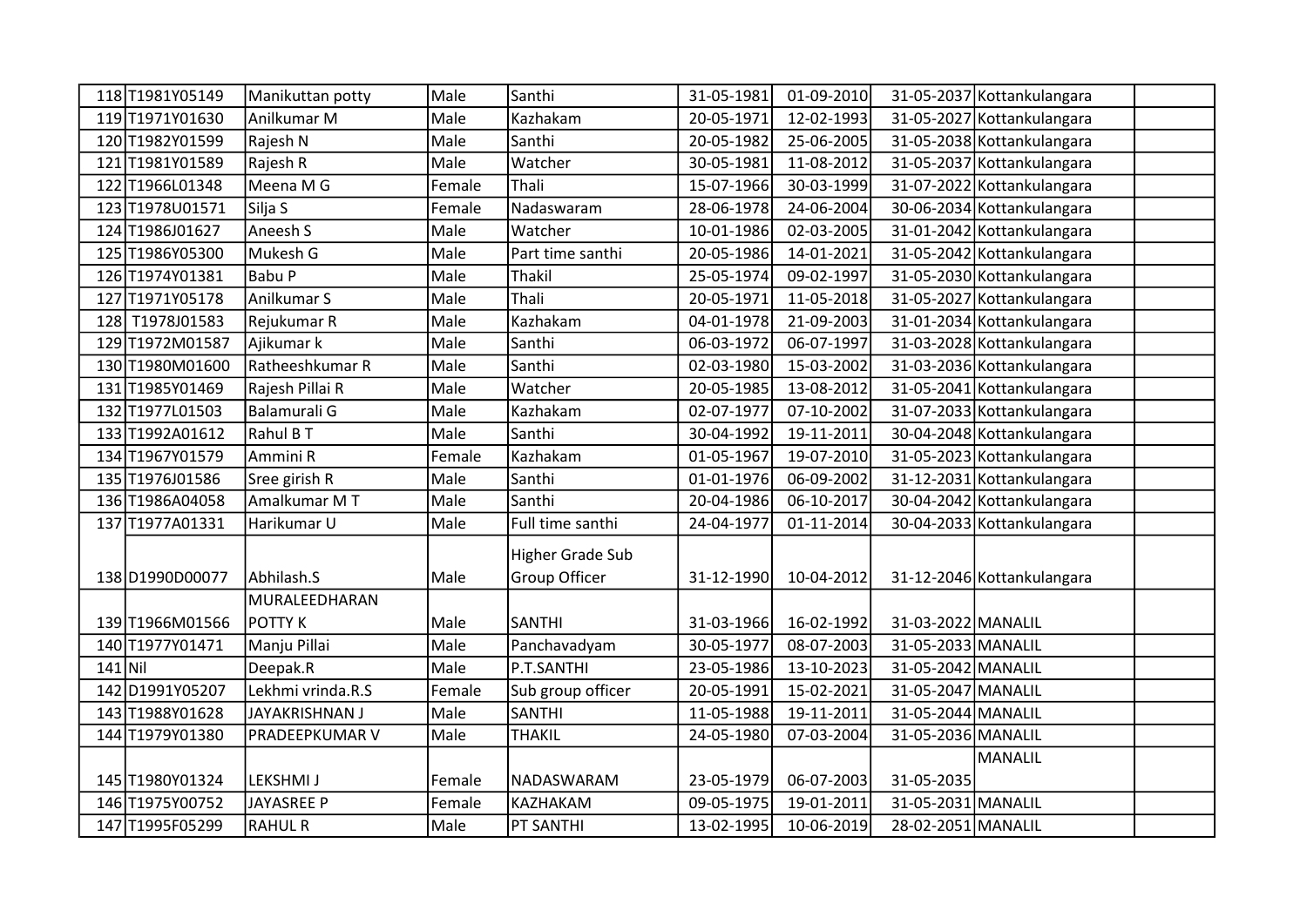|           | 148 T1984Y01541  | JAYAPRAKASH POTTY.C      | Male   | <b>SANTHI</b>     | 22-05-1984 | 25-06-2005 | 31-05-2040 MANALIL |                         |  |
|-----------|------------------|--------------------------|--------|-------------------|------------|------------|--------------------|-------------------------|--|
|           | 149T1969Y03467   | <b>BINDHUS</b>           | Female | lthali            | 31-05-1969 | 03-06-2002 | 31-05-2025 MANALIL |                         |  |
| 151       |                  | 0L.Ushakumari            | Female | Karanma Thalli    | 16-05-1966 | 16-01-2021 |                    | 31-05-2022 Mukhathala   |  |
|           | 152 T1969Y01460  | Mani . G                 | Male   | Santhi            | 12-05-1969 | 07-09-1991 |                    | 31-05-2025 Kannanalloor |  |
|           | 153 T1969Y01470  | V. Krthyadasan           | Male   | Kazhakam          | 01-05-1969 | 17-07-2003 |                    | 31-05-2025 Kannanalloor |  |
|           | 154 T 1975N01518 | Anilkumar. G             | Male   | Watcher           | 08-11-1975 | 04-03-2004 |                    | 30-11-2031 Kannanalloor |  |
|           | 155D1988S00692   | A .Radhika               | Female | Sub group officer | 07-09-1988 | 21-05-2012 |                    | 30-09-2044 Mukhathala   |  |
|           | 156 T 1980Y04056 | S. Subash                | Male   | Santhi            | 05-05-1980 | 04-10-2017 |                    | 31-05-2036 Mukhathala   |  |
|           |                  | Ambilikuttan             |        |                   |            |            |                    |                         |  |
|           | 157 T 1968M01492 | Namboothiri              | Male   | Santhi            | 23-03-1968 | 01-08-1991 |                    | 31-03-2024 Mukhathala   |  |
|           | 158 T 1966Y05003 | C. Manikandan pillai     | Male   | Watcher           | 15-05-1966 | 15-12-2003 |                    | 31-05-2022 Mukhathala   |  |
|           | 159T1981Y01980   | R. V. Rameesh            | Male   | Watcher           | 23-05-1981 | 22-05-2015 |                    | 31-05-2037 Mukhathala   |  |
|           | 160 T1980Y01516  | R. Manilal               | Male   | Thakil            | 05-05-1980 | 07-12-2010 |                    | 31-05-2036 Mukhathala   |  |
|           | 161 T 1977Y01483 | P. S. Aneesh             | Male   | Watcher           | 25-05-1977 | 10-07-2006 |                    | 31-05-2033 Mukhathala   |  |
|           | 162 T1985A02008  | S. Praveenkumar          | Male   | Nadaswaram        | 25-04-1985 | 29-12-2011 |                    | 30-04-2041 Mukhathala   |  |
|           | 163 K1969A01528  | N. Neelakandasarma       | Male   | Karanma Kaisthani | 25-04-1969 | 01-06-2009 |                    | 30-04-2025 Mukhathala   |  |
|           | 164 K1989Y05004  | S. Sreeraj               | Male   | Karanma kaisthani | 24-05-1989 | 06-03-2019 |                    | 31-05-2045 Mukhathala   |  |
|           | 165 K1983N05002  | S. Dhanya                | Female | Karanma kazhakam  | 25-11-1983 | 18-06-2019 |                    | 30-11-2039 Mukhathala   |  |
|           | 166 K1976Y01484  | A. Krishnakumar          | Male   | Karanma Kazhakam  | 20-05-1976 | 01-11-1995 |                    | 31-05-2032 Mukhathala   |  |
|           |                  |                          |        | Karanma           |            |            |                    |                         |  |
|           | 167 K1970Y01482  | R. Anik kumar            | Male   | panchavadyam      | 02-05-1970 | 04-02-2006 |                    | 31-05-2026 Mukhathala   |  |
|           |                  |                          |        | Karanma           |            |            |                    |                         |  |
|           | 168 K1970Y01486  | V. Thulaseedharan Pillai | Male   | Panchavadyam      | 30-05-1970 | 01-11-1995 |                    | 31-05-2026 Mukhathala   |  |
|           |                  |                          |        | Karanma           |            |            |                    |                         |  |
|           | 169 K1972Y05001  | A. Suresh kumar          | Male   | panchavatyam      | 30-05-1972 | 01-06-2019 |                    | 31-05-2028 Mukhathala   |  |
|           | 170 T1987Y05000  | Sreenath Sarma           | Male   | Santhi            | 30-05-1987 | 30-11-2011 |                    | 31-05-2043 Mukhathala   |  |
|           | 171 T1968Y01494  | Gopalakrishnan potty     | Male   | Santhi            | 21-05-1968 | 29-09-1993 |                    | 31-05-2024 Mukhathala   |  |
| $172$ Nil |                  | S.Jayachandran Nair      | Male   | Sub group officer | 20-05-1969 | 16-11-1991 |                    | 31-05-2025 Panakathodil |  |
|           | 173 T1968Y01436  | Ajayakumar.P             | Male   | Kazhakam          | 30-05-1968 | 08-10-2002 |                    | 31-05-2024 Panakathodil |  |
|           | 174 T1981M01635  | Satheeshkumar            | Male   | Thakil            | 22-03-1981 | 03-07-2003 |                    | 31-03-2037 Panakathodil |  |
|           | 175 T1985Y05176  | Rahul chandran. C        | Male   | PT Santhi         | 17-05-1985 | 11-01-2021 |                    | 17-05-2041 Panakathodil |  |
|           | 176 T1995M04850  | Vipinraj                 | Male   | PT Santhi         | 10-03-1995 | 26-05-2020 |                    | 31-03-2051 Panakathodil |  |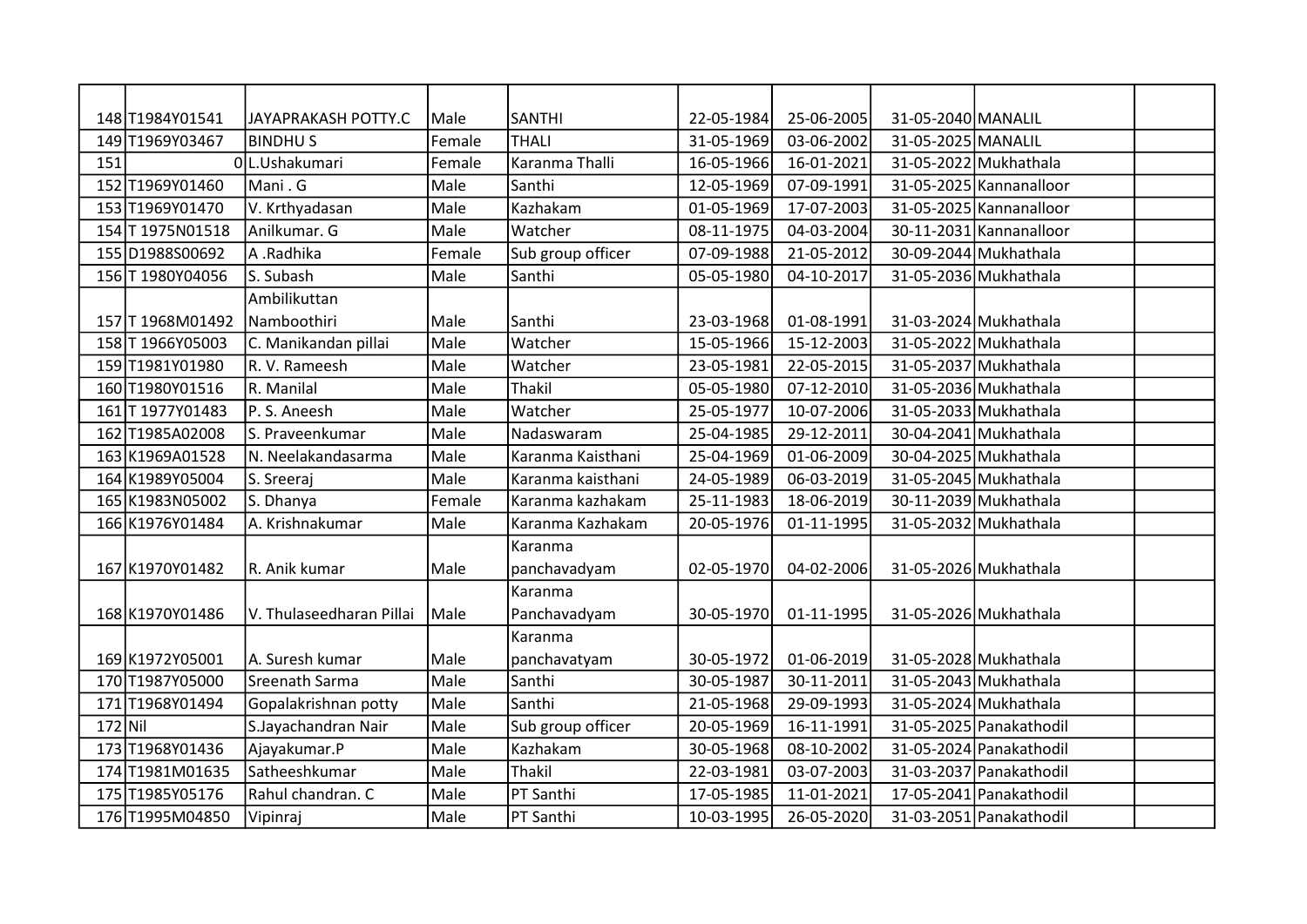| 177 T1969Y01361  | Omanakkuttan           | Male   | Santhi            | 30-05-1969 | 17-06-1991 |                       | 31-05-2025 Panakathodil    |  |
|------------------|------------------------|--------|-------------------|------------|------------|-----------------------|----------------------------|--|
| 178T1971Y03422   | Ramesh babu. S         | Male   | Watcher           | 31-05-1971 | 19-07-2003 |                       | 31-05-2027 Panakathodil    |  |
| 179 T1984Y01813  | Praveen kumar          | Male   | Santhi            | 11-05-1984 | 28-04-2014 |                       | 31-05-2040 Panakathodil    |  |
| 180 T1977J01728  | Rajesh Kumar           | Male   | Nadaswaram        | 31-01-1977 | 09-12-2010 |                       | 31-01-2033 Panakathodil    |  |
|                  |                        |        | Karanma           |            |            |                       |                            |  |
| 181 K1973Y01637  | Rajendrakurup          | Male   | panchavadyam      | 31-05-1973 | 01-01-1996 |                       | 31-05-2029 Panakathodil    |  |
| 182 T1980Y01634  | Prasanth kumar. P      | Male   | Kazhakom          | 20-05-1980 | 20-05-1980 |                       | 31-05-2036 Panakathodil    |  |
| 183 T199404705   | Shyamsunder            | Male   | PT Santhi         | 15-04-1994 | 20-05-2020 |                       | 30-04-2050 Panakathodil    |  |
| 184 T1969F04985  | Narayanan. G           | Male   | Santhi            | 15-02-1969 | 24-03-1988 |                       | 28-02-2025 Panakathodil    |  |
|                  |                        |        |                   |            |            |                       |                            |  |
| 185 T19700Y01590 | Sreedharan namboothiri | Male   | Santhi            | 08-05-1970 | 01-07-1991 |                       | 31-05-2026 Panakathodil    |  |
| 186 T1981Y01619  | Krishnakumar. C        | Male   | Kazhakom          | 31-05-1981 | 15-08-2012 |                       | 31-05-2037 Panakathodil    |  |
| 187 T1985Y01345  | Syam Kumar             | Male   | Shanthy           | 30-05-1985 | 02-10-2010 |                       | 31-05-2041 Rameshwaram     |  |
| 188 T1970Y01358  | Kesavan potti. N       | Male   | Santhi            | 04-05-1970 | 01-06-1993 |                       | 31-05-2026 Rameshwaram     |  |
| 189 T1978G05064  | Praveen.P              | Male   | Santhi            | 09-08-1978 | 17-03-2004 |                       | 31-08-2034 Chittadeeswaram |  |
| 190 T1975Y01328  | Sajeev.S               | Male   | Kazhakam          | 31-05-1975 | 17-09-2003 | 31-05-2031 Alattukave |                            |  |
| 191 T1967Y01363  | Manikandan Potty       | Male   | Santhi            | 31-05-1967 | 12-04-1989 |                       | 31-05-2023 Elenkathukavu   |  |
| 192 T1979Y01349  | Ambili V               | Female | Thali             | 28-05-1979 | 09-05-2002 |                       | 31-05-2035 Rameshwaram     |  |
| 193 T1982Y01629  | Pradeep Kumar. R       | Male   | Watcher           | 18-05-1982 | 27-08-2015 |                       | 31-05-2038 Rameshwaram     |  |
| 194 T1968Y01614  | Baiju S                | Male   | <b>Thakil</b>     | 30-05-1968 | 14-03-2004 |                       | 31-05-2024 Rameshwaram     |  |
|                  | Madhusoodhanan         |        |                   |            |            |                       |                            |  |
| 195 T1967Y01362  | Namboodiri CK          | Male   | Shathy            | 30-05-1967 | 01-12-1990 |                       | 31-05-2023 Rameshwaram     |  |
| 196T1972Y01377   | Jayakumar G            | Male   | Kazhakam          | 15-05-1972 | 19-04-2003 |                       | 31-05-2028 Rameshwaram     |  |
| 197 T1980N01593  | Krishna Kumar          | Male   | Watcher           | 13-11-1980 | 27-03-2006 |                       | 30-11-2036 Rameshwaram     |  |
| 198 T1986Y04900  | Remjith                | Male   | Part time shanthi | 22-05-1986 | 27-05-2020 |                       | 31-05-2042 Rameshwaram     |  |
| 199 D1983F04692  | Thushara. V            | Female | Sub group officer | 17-02-1983 | 12-05-2020 |                       | 28-02-2039 Rameshwaram     |  |
| 200 T1986A03768  | Sreechith D            | Male   | Santhi            | 25-04-1986 | 07-10-2017 |                       | 30-04-2042 Rameshwaram     |  |
| 201 T1986G01502  | Anoop A                | Male   | Santhi            | 02-08-1986 | 24-05-2005 |                       | 31-08-2042 Rameshwaram     |  |
| 202 T1970Y01473  | Sreedevi D             | Female | Thali             | 05-05-1970 | 07-12-1988 |                       | 31-05-2026 Rameshwaram     |  |
| 203 T1985Y03067  | Nishad                 | Male   | Kazhakam          | 04-05-1985 | 25-08-2015 |                       | 31-05-2041 Rameshwaram     |  |
| 204 T1983Y01517  | Praveen raju R         | Male   | Nadaswaram        | 20-05-1983 | 13-03-2004 |                       | 31-05-2039 Rameshwaram     |  |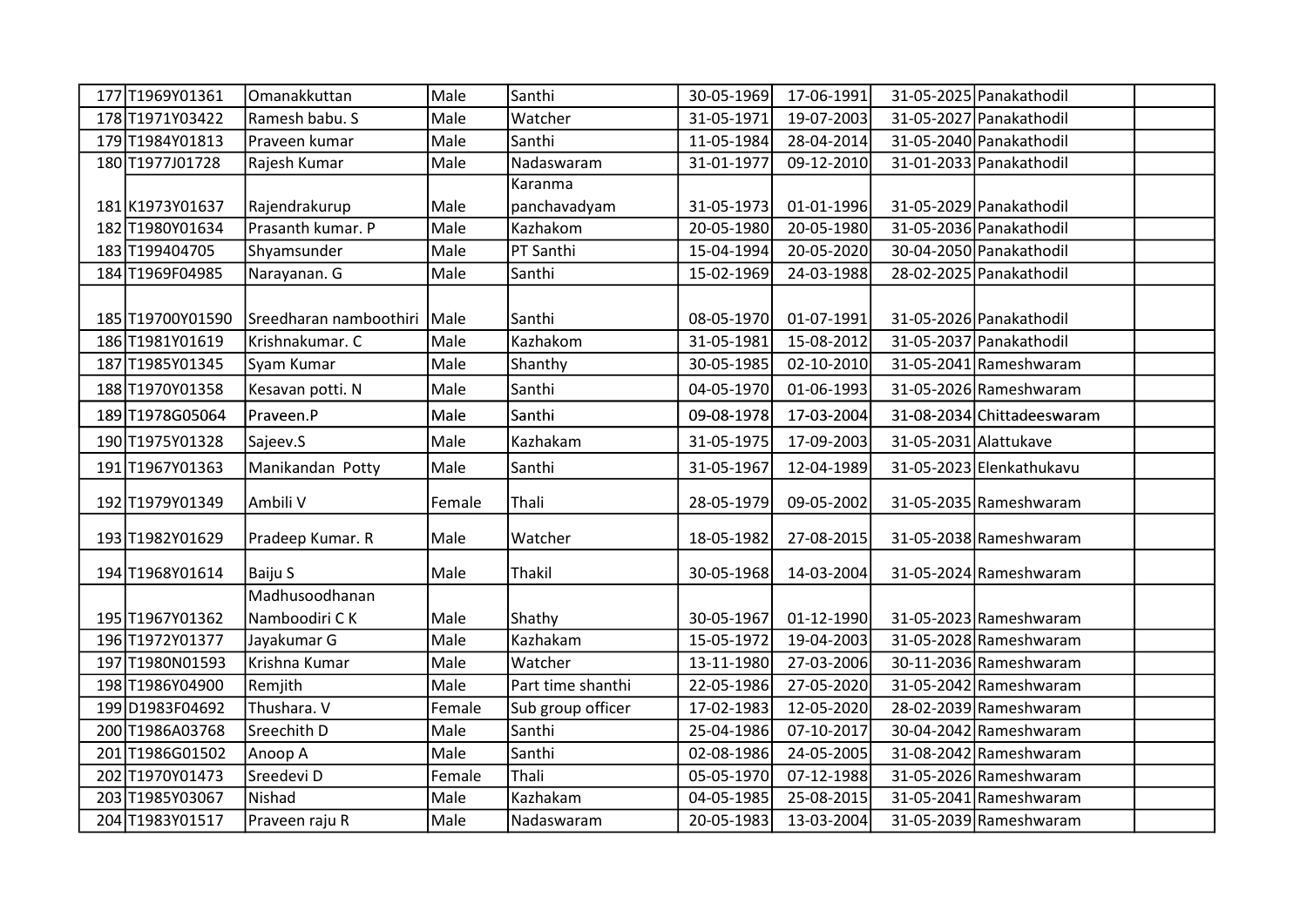| 205 T1993M05417 | Jayakrishnan H         | Male   | Part time santhi | 26-03-1993 | 13-10-2020 |                       | 31-03-2049 Rameshwaram     |  |
|-----------------|------------------------|--------|------------------|------------|------------|-----------------------|----------------------------|--|
| 206 T1976Y01550 | MANOJ.K                | Male   | Watcher          | 31-05-1976 | 29-05-2003 |                       | 31-05-2032 Sakthikulangara |  |
| 207 T1973Y05510 | Arunkumar.S            | Male   | Santhi           | 30-05-1973 | 11-11-1994 |                       | 31-05-2029 Pumukathukavu   |  |
| 208 T1992Y05513 | Gireesh.G              | Male   | P.T.SANTHI       | 30-05-1992 | 12-12-2017 |                       | 31-05-2048 Kanmukhathukavu |  |
| 209T1972Y01539  | Venugopalan potty.R    | Male   | Santhi           | 22-05-1972 | 02-11-1992 |                       | 31-05-2028 Sakthikulangara |  |
| 210 T1973Y01417 | Sunilkumar.s           | Male   | Kazhakam         | 04-05-1973 | 01-01-2000 |                       | 31-05-2029 Sakthikulangara |  |
| 211 T1975Y01667 | <b>SREENATH A</b>      | Male   | KAZHAKAM         | 08-05-1975 | 24-03-2006 |                       | 31-05-2031 Sakthikulangara |  |
|                 |                        |        |                  |            |            |                       |                            |  |
| 212 T1986Y05067 | JAYAKRISHNA SARMA.K    | Male   | P.T.SANTHI       | 15-05-1986 | 21-05-2018 |                       | 31-05-2042 Sakthikulangara |  |
| 213 T1968Y03321 | SREEKALA.L             | Female | KAZHAKAM         | 25-05-1968 | 19-01-2010 | 31-05-2024 Vallikeezh |                            |  |
| 214 T1996J05101 | ARJU V                 | Male   | PART TIME SANTHI | 20-01-1996 | 13-10-2020 |                       | 31-01-2052 Sakthikulangara |  |
| 215 T1975M01357 | <b>PADMANABHAN S</b>   | Male   | <b>SANTHI</b>    | 16-03-1975 | 27-01-2000 |                       | 31-03-2031 Sakthikulangara |  |
| 216 T1971Y01359 | <b>RAJESH BABU M K</b> | Male   | <b>SANT HI</b>   | 30-05-1971 | 12-03-2004 |                       | 31-05-2027 Sakthikulangara |  |
| 217 T1968Y01548 | <b>THAMPAN P</b>       | Male   | <b>WATCHER</b>   | 30-05-1968 | 10-04-1987 |                       | 31-05-2024 Sakthikulangara |  |
| 218 T1972Y01557 | MANOJ KUMAR U          | Male   | <b>WATCHER</b>   | 31-05-1972 | 04-06-2003 |                       | 31-05-2028 Sakthikulangara |  |
| 219 T1977Y01558 | <b>SETHUJ</b>          | Male   | KAZHAKAM         | 29-05-1977 | 14-12-1999 |                       | 31-05-2033 Sakthikulangara |  |
| 220 T1970Y03055 | <b>SREEKUMAR J</b>     | Male   | NADASWARAM       | 30-05-1970 | 15-10-1992 |                       | 31-05-2026 Sakthikulangara |  |
| 221 T1974Y01622 | RADHAKRISHNA PILLAI    | Male   | PANCHAVADYAM     | 27-05-1974 | 01-12-1993 |                       | 31-05-2030 Sakthikulangara |  |
| 222 T1979Y04532 | YAMUNA R               | Female | <b>THALI</b>     | 28-05-1979 | 08-05-2018 |                       | 31-05-2035 Sakthikulangara |  |
| 223 T1988F05063 | SAJEESH G              | Male   | <b>THAKIL</b>    | 25-02-1988 | 27-12-2017 |                       | 29-02-2044 Sakthikulangara |  |
|                 | SUBHRAHMANIAN POTTI    |        |                  |            |            |                       |                            |  |
| 224 T1970Y01522 | G                      | Male   | <b>SANTHI</b>    | 26-05-1970 | 16-05-1995 |                       | 31-05-2026 Sakthikulangara |  |
| 225 T1976F01427 | <b>HARIKL</b>          | Male   | <b>SANTHI</b>    | 05-07-1976 | 30-03-2001 |                       | 31-07-2032 Sakthikulangara |  |
| 226 T1981Y01376 | <b>GOPAKUMARK</b>      | Male   | <b>SANTHI</b>    | 03-05-1981 | 21-09-2002 |                       | 31-05-2037 Sakthikulangara |  |
| 227 T1985Y01602 | <b>MAHESH M</b>        | Male   | <b>SANTHI</b>    | 24-05-1985 | 17-12-2010 |                       | 31-05-2041 Sakthikulangara |  |
| 228 T1975A01412 | <b>REJI KUMAR R</b>    | Male   | KAZHAKAM         | 29-05-1977 | 14-12-1999 |                       | 31-05-2033 Sakthikulangara |  |
| 229 T1970M01392 | SATHIYAJITH TK         | Male   | 1ST GRADE SGO    | 23-03-1970 | 19-04-1991 |                       | 31-03-2026 Sakthikulangara |  |
| 230 T1988YO1386 | Syam Kumar S           | Male   | Watcher          | 03-05-1988 | 09-08-2012 |                       | 31-05-2044 Thirumullavaram |  |
| 231 T1972YO1382 | Krishna Kumar S        | Male   | Nadaswaram       | 30-05-1972 | 21-06-1993 |                       | 31-05-2028 Thirumullavaram |  |
| 232 T1985YO1369 | Suresh Kumar S         | Male   | Santhi           | 31-05-1985 | 09-12-2011 |                       | 31-05-2041 Thirumullavaram |  |
| 233 T1971YO1636 | Anil Kumar V           | Male   | Kazhakam         | 20-05-1971 | 01-10-2002 |                       | 31-05-2027 Thirumullavaram |  |
| 234 T1987YO3415 | Devadathan M S         | Male   | Santhi           | 01-05-1987 | 05-09-2010 |                       | 31-05-2043 Thirumullavaram |  |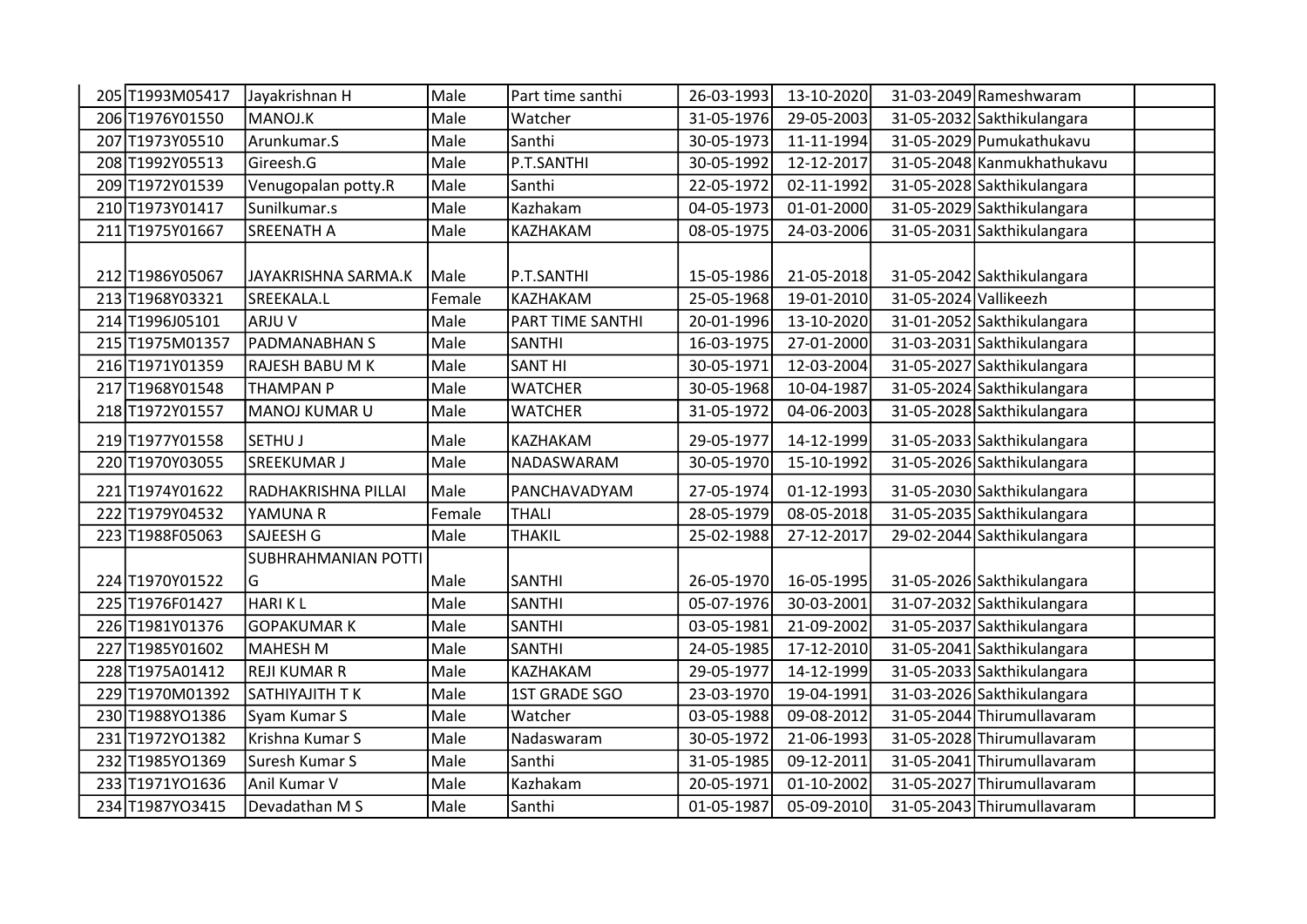| 235 T1983U04546 | Sumesh kumar S       | Male   | P.T. Santhi            | 29-06-1993 | 13-12-2017 | 30-06-2039 Thirumullavaram |  |
|-----------------|----------------------|--------|------------------------|------------|------------|----------------------------|--|
| 236 T1981MO4547 | Sreejesh V S         | Male   | P. T. Santhi           | 15-03-1981 | 22-12-2017 | 03-07-2037 Thirumullavaram |  |
| 237 T1987JO5008 | Deepu S              | Male   | P. T Santhi            | 30-01-1987 | 13-12-2017 | 31-01-2043 Thirumullavaram |  |
| 238 T1980YO3765 | Giriraj sarma R      | Male   | P.T. Santhi            | 26-05-1980 | 19-12-2017 | 31-05-2036 Thirumullavaram |  |
|                 |                      |        |                        |            |            |                            |  |
| 239 D1968 Y1061 | Lekha.K.R.           | Female | Administrative Officer | 31-05-1968 | 11-01-2008 | 31-05-2024 Thirumullavaram |  |
| 240 T1973YO1608 | Satheesan B          | Male   | Santhi                 | 30-05-1973 | 12-02-2006 | 31-05-2029 Thirumullavaram |  |
| 241 T1973YO1379 | Kuttappan K          | Male   | Panchavadyam           | 13-05-1973 | 21-08-1995 | 31-05-2029 Thirumullavaram |  |
| 242 T1976YO1335 | Amjith L             | Male   | Watcher                | 15-05-1976 | 18-03-2004 | 31-05-2032 Thirumullavaram |  |
| 243 T1973YO1384 | Ajith Kumar S        | Male   | Panchavadyam           | 15-05-1973 | 13-05-2004 | 31-05-2029 Thirumullavaram |  |
| 244 T1975AO1424 | Anil kumar D         | Male   | Nadaswaram             | 15-04-1975 | 20-09-1994 | 30-04-2031 Thirumullavaram |  |
| 245 T19666MO135 | Suresh Kumar S       | Male   | Kazhakam               | 15-03-1966 | 01-01-2000 | 31-03-2022 Thirumullavaram |  |
| 246 T1981YO4828 | Anil Kumar R         | Male   | Thali                  | 07-05-1981 | 09-05-2018 | 31-05-2037 Thirumullavaram |  |
| 247 T1974FO1325 | Sajeev Kumar R       | Male   | Kazhakam               | 17-02-1974 | 03-07-2003 | 28-02-2030 Vishnuthukave   |  |
| 248 T1975YO1425 | Santhosh R           | Male   | Thakil                 | 11-05-1975 | 17-07-1995 | 31-05-2031 Thirumullavaram |  |
| 249 T1968YO1523 | Krishnan Potty H     | Male   | Santhi                 | 02-05-1968 | 19-07-1991 | 31-05-2024 Thirumullavaram |  |
| 250 T1986YO1370 | Prasad N             | Male   | Santhi                 | 02-05-1986 | 04-09-2010 | 31-05-2042 Thirumullavaram |  |
| 251 T1967JO1544 | Sunitha Devi R       | Female | Thali                  | 08-01-1967 | 28-11-1996 | 31-01-2023 Thirumullavaram |  |
| 252 T1973YO1542 | Rajendran C          | Male   | Watcher                | 30-05-1973 | 09-06-2003 | 31-05-2029 Thirumullavaram |  |
| 253 T1980CO4829 | Pradeep N            | Male   | P.T. Santhi            | 28-10-1980 | 03-09-2018 | 31-10-2036 Thirumullavaram |  |
| 254 T1974YO1405 | Sajeev Kumar G       | Male   | Kazhakam               | 17-05-1974 | 01-09-1992 | 31-05-2030 Thirumullavaram |  |
| 255 T1985YO3381 | Jayakumar M          | Male   | Santhi                 | 27-05-1985 | 11-04-2012 | 31-05-2041 Thirumullavaram |  |
| 256 T1986YO1333 | Vineeth V            | Male   | <b>Thakil</b>          | 23-05-1986 | 29-10-2014 | 31-05-2042 Vishnuthukave   |  |
| 257 T1973YO1431 | Sujith Kumar S       | Male   | Panchayadyam           | 29-05-1973 | 05-03-2004 | 31-05-2029 Vishnuthukave   |  |
|                 |                      |        | Karazhma               |            |            |                            |  |
| 258 K1987U01428 | <b>ARUN KUMAR MM</b> | Male   | Panchavadyam           | 03-06-1987 | 30-10-2008 | 30-06-2043 Thrikkadavoor   |  |
|                 | Majumon S (kannan    |        |                        |            |            |                            |  |
| 259 T1983Y01468 | potti)               | Male   | Shanthi                | 10-05-1983 | 26-06-2005 | 31-05-2039 Thrikkadavoor   |  |
| 260 T1968M01429 | Satheesh kumar C     | Male   | Thali                  | 14-03-1968 | 18-03-1986 | 31-03-2024 Thrikkadavoor   |  |
| 261 T1974A01551 | Santhosh G           | Male   | Kazhakam               | 24-04-1974 | 05-04-2000 | 30-04-2030 Thrikkadavoor   |  |
| 262 T1984M01401 | Aneesh Kumar G       | Male   | <b>Thakil</b>          | 30-03-1984 | 08-10-2012 | 31-03-2040 Thrikkadavoor   |  |
| 263 T1988A03841 | <b>S SURESH</b>      | Male   | Nadaswaram             | 27-04-1988 | 27-12-2017 | 30-04-2044 Thrikkadavoor   |  |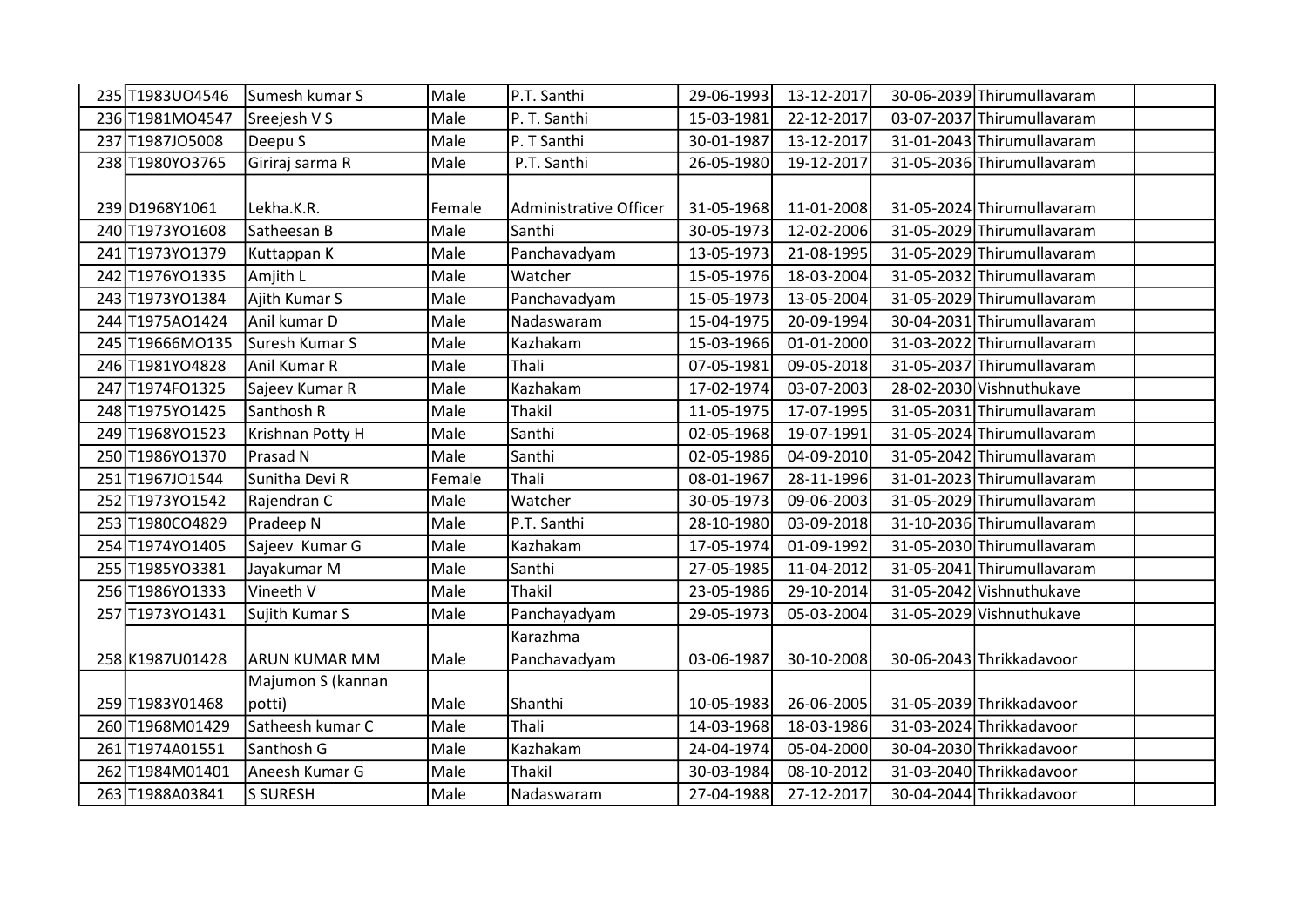|     | 264 T1983Y01430             | UNNIKRISHNA PILLAI G     | Male   | Watcher                | 30-05-1983 | 23-04-2002 |                       | 31-05-2039 Thrikkadavoor |  |
|-----|-----------------------------|--------------------------|--------|------------------------|------------|------------|-----------------------|--------------------------|--|
|     | 265 T1975Y01423             | <b>SANTHOSH KUMAR V</b>  | Male   | Watcher                | 15-05-1975 | 17-03-1994 |                       | 31-05-2031 Thrikkadavoor |  |
|     | 266 T1967Y01330             | THANKAMANI AMMA          | Male   | Thali                  | 20-05-1967 | 01-12-1998 |                       | 31-05-2023 Thrikkadavoor |  |
|     |                             |                          |        | Karazhma               |            |            |                       |                          |  |
|     | 267 K1966Y01420             | <b>VIJAYAN PILLAI S</b>  | Male   | Panchavadhyam          | 04-05-1966 | 30-06-2009 |                       | 31-05-2022 Thrikkadavoor |  |
|     | 268 T1978Y01606             | <b>MANIKANDAN N</b>      | Male   | Santhi                 | 25-05-1978 | 07-09-2010 |                       | 31-05-2034 Thrikkadavoor |  |
|     | 269 T1991Y05156             | Anu Chandran             | Male   | PT Santhi              | 11-05-1991 | 14-10-2020 |                       | 31-05-2047 Thrikkadavoor |  |
|     | 270 T1986Y01526             | <b>HARIKRISHNAN S</b>    | Male   | Santhi                 | 23-05-1986 | 20-09-2005 |                       | 31-05-2042 Thrikkadavoor |  |
|     | 271 T1970Y01547             | <b>ANIL KUMAR S</b>      | Male   | Kazhakam               | 20-05-1970 | 17-10-2002 |                       | 31-05-2026 Thrikkadavoor |  |
|     |                             |                          |        |                        |            |            |                       |                          |  |
|     | 272 T1984Y0521984 ANEESH KK |                          | Male   | Mahout                 | 25-01-1984 | 24-07-2012 |                       | 31-05-2040 Thrikkadavoor |  |
|     | 273 T1984T05238             | MANOJ G                  | Male   | Mahout                 | 14-01-1984 | 11-07-2003 |                       | 31-01-2040 Thrikkadavoor |  |
|     | 274 T1969S01559             | SREEKUMAR V              | Male   | Devaswom               | 02-09-1969 | 01-06-1993 |                       | 30-09-2025 Thrikkadavoor |  |
|     | 275 T1973Y01353             | RAJASEKHARAN N           | Male   | Santhi                 | 20-05-1973 | 11-01-1995 |                       | 31-05-2029 Ayyankoyikkal |  |
|     |                             |                          |        |                        |            |            |                       |                          |  |
|     | 276D1980Y03154              | Sucheeshkumar.S          | Male   | Administrative Officer | 18-05-1980 | 23-09-2005 |                       | 31-05-2036 Thrikkadavoor |  |
|     | 277 T1978yo1512             | <b>REJIV</b>             | Male   | Panchavadyam           | 25-05-1978 | 12-03-2004 |                       | 31-05-2034 Mathandapuram |  |
|     | 278 T1986yo1365             | Abhilash t               | Male   | Santhi                 | 31-05-1986 | 25-04-2014 |                       | 31-05-2042 Mathandapuram |  |
|     | 279 T1969 fo 1443           | Raji j                   | Female | Thali                  | 19-02-1969 | 11-11-1993 |                       | 28-02-2025 Mathandapuram |  |
|     |                             | Satheesh kumar           |        |                        |            |            |                       |                          |  |
|     | 280 T1967yo1595             | bhattathiri sg           | Male   | Santhi                 | 28-03-1967 | 04-06-1992 |                       | 31-05-2023 Mathandapuram |  |
|     | 281 T1986jo1916             | Sherin vg                | Male   | <b>Thakil</b>          | 18-01-1986 | 29-11-2011 |                       | 31-01-2042 Mathandapuram |  |
|     | 282 T1966A00751             | <b>BEENAS</b>            | Female | Kazhakam               | 14-04-1966 | 24-03-2012 |                       | 30-04-2022 Mathandapuram |  |
|     | 283 T1986u00847             | Manumohan                | Male   | Nadaswaram             | 01-06-1986 | 30-10-2014 |                       | 31-05-2042 Mathandapuram |  |
|     | 284 T1969AO1442             | Jayasekharan pillai N    | Male   | Watcher                | 30-04-1969 | 18-09-1992 | 30-04-2025 Thiruvatta |                          |  |
|     |                             | SREEJITHKUMAR            |        |                        |            |            |                       |                          |  |
|     | 285 T1977YO1434             | <b>BHATTATHIRI S</b>     | Male   | <b>SANTHI</b>          | 24-05-1977 | 06-12-2003 | 31-05-2033 Thiruvatta |                          |  |
| 286 |                             | 110 Abhilash bhattathiri | Male   | Devaswom santhi        | 20-05-1982 | 25-05-2005 |                       | 31-05-2038 Ampalthungal  |  |
|     |                             |                          |        | <b>KARAZHMA</b>        |            |            |                       |                          |  |
|     | 287 K1983Y01440             | HARI.R                   | Male   | PANCHAVADYAM           | 30-05-1983 | 01-02-2006 |                       | 31-05-2029 UPARIKUNNAM   |  |
|     | 288 T1995Y05411             | AJAY.A                   | Male   | <b>SANTHI</b>          | 08-05-1995 | 14-10-2020 |                       | 31-05-2051 UPARIKUNNAM   |  |
| 289 |                             | 0SREELAYAN.V             | Male   | <b>SANTHI</b>          | 07-05-1980 | 22-05-2018 |                       | 31-05-2036 UPARIKUNNAM   |  |